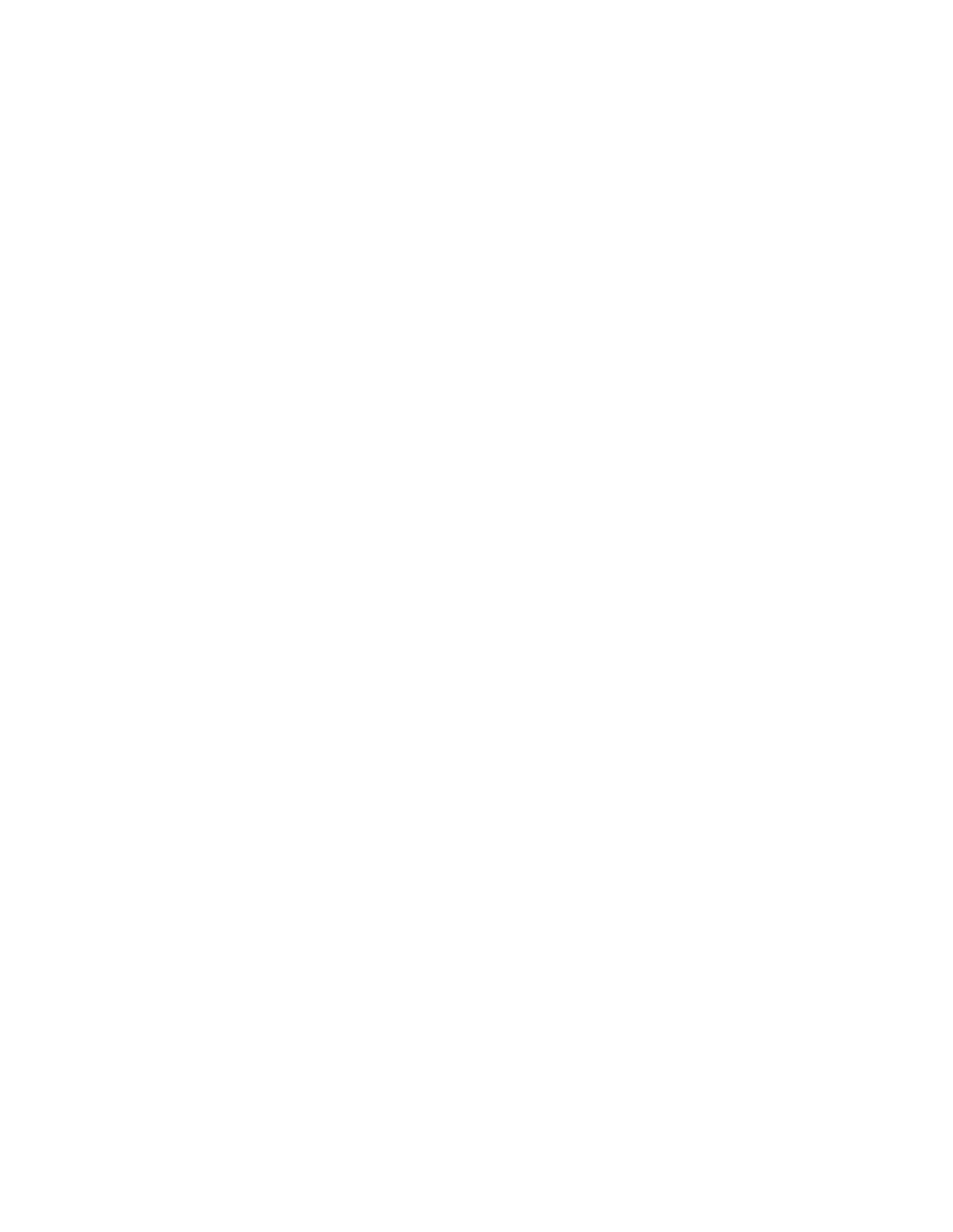## **Instructions for Form 4575, Michigan Business Tax (MBT) Loss Adjustment for the Small Business Alternative Credit**

## **Purpose**

 To reduce the adjusted business income (ABI) or shareholder allocated income to qualify for the Small Business Alternative Credit (SBAC) or minimize the reduction percentage required.

 If the ABI was less than zero in any of the five years immediately preceding the tax year for which a credit is being claimed, and the taxpayer received an SBAC under MBT for that same year, the taxpayer may adjust for the loss before figuring eligibility for the SBAC. Business income for credit purposes is adjusted by using available loss from prior years on a first-in, first-out basis until those losses are extinguished. A loss adjustment will not affect a reduction to the SBAC based on gross receipts that exceed \$19,000,000. Also, it will not change the amount of compensation in column L for a C Corporation on the *MBT Schedule of Shareholders and Officers* (Form 4577).

 **NOTE:** Although this form is formatted for Corporations, it can be used by other types of entities with minor adjustments. See instructions for further details.

### **Special Instructions for Unitary Business Groups (UBGs)**

 The ABI disqualifier must be calculated by the UBG by combining the ABIs of its members. Likewise, to reduce an ABI disqualifier of the UBG, loss adjustment must be calculated on a group level and used against the group's ABI. Generally, a UBG will file only one copy of this form, the "Group Copy for ABI."

#### **Members Not Included in UBG for Entire Lookback Period**

 For years in which a member was not part of the UBG, the UBG will use that member's available loss from those separate years on a first-in, first-out basis until those losses are extinguished. These amounts are calculated initially at the member level but used and maintained for use in future years on the Group Copy for ABI. Supporting 4575 forms must be filed by each member that has a loss available from the separate years that is used against the UBG's ABI disqualifier (member forms). Only Part 2, lines 10 through 13, of Form 4575 need to be completed on the member form.

### **Adjusted Business Income Disqualifier**

 This disqualifier is calculated at the group level. If the UBG has ABI in excess of \$1,474,200, the UBG must complete one, group Form 4575. The groupwide Form 4575 will calculate loss available from the UBG's prior tax years as well as organize the members' available loss that may be used against this disqualifier. These member amounts are calculated initially at the member level but used and maintained for use in future years on the Group Copy for ABI.

 In the Taxpayer Name field at the top of the page, enter the Designated Member's (DM's) name followed by the DM's Federal Employer Identification Number (FEIN) or Michigan  Department of Treasury (TR) assigned number. In the Unitary Business Groups Only field, enter "GROUP COPY FOR ABI," and leave FEIN or TR Number field blank. On this group copy of Form 4575, enter groupwide data for lines 1 through 3. Leave lines 4 through 9 blank. Complete lines 10 through 16 following line-specific instructions.

 To reduce the UBG's ABI disqualifier, the group will use its available loss from a prior tax period when the UBG received the SBAC, as well as a member's available loss from a tax year when it received the SBAC and was not part of the UBG (member's separate year). However, the group may not use a member's separately calculated available loss for a tax year when the member was part of the UBG to reduce the group's ABI disqualifier.

 For the purposes of completing Part 2, if a member's separate year does not share a common year end with the UBG, use a separate column for that member. If some members' separate years share a common year end, total the amount of those members' available loss in a single column. Arrange all of the columns in chronological order. If additional columns are needed to accommodate the five preceding periods, create and attach a table comparable to that found in lines 10 through 16. Apply to that custom table the calculations described in the form text and instructions for lines 10 through 16.

 Lines 14 through 16 on the Group Copy for ABI will reflect the usage of loss adjustment to resolve the ABI disqualifier and the maintenance of loss adjustment available for future years (within the five year statutory period). Loss adjustment used for the ABI disqualifier is not recorded on the member copy of Form 4575. However, loss adjustment used for the ABI disqualifier from a member's separately filed years should be tracked in the taxpayer's records. Any ABI loss adjustment remaining from a member's separately filed years will be available to that member in the event the member leaves the UBG prior to complete usage of the loss adjustment available by the UBG. See the "Supplemental Instructions for Standard Members in UBGs" section in the *MBT Forms and Instructions for Standard Taxpayers* (Form 4600) for details.

 **NOTE:** If the UBG still has a disqualification on this basis (greater than \$1,474,200) after completing the group's Form 4575 as described above, the UBG is disqualified from the SBAC. Do not proceed with these instructions.

## **Line-by-Line Instructions**

*Lines not listed are explained on the form.* 

 Dates must be entered in MM-DD-YYYY format.

 **Name and Account Number:** Enter name and account number as reported on page 1 of the *MBT Annual Return* (Form 4567).

 **UBGs:** Generally, only one form will be filed per UBG. See "Special Instructions for UBGs" above for exceptions. Enter the DM's name in the Taxpayer Name field and FEIN in the first identification line, and "GROUP COPY FOR ABI" and no FEIN in the second identification line.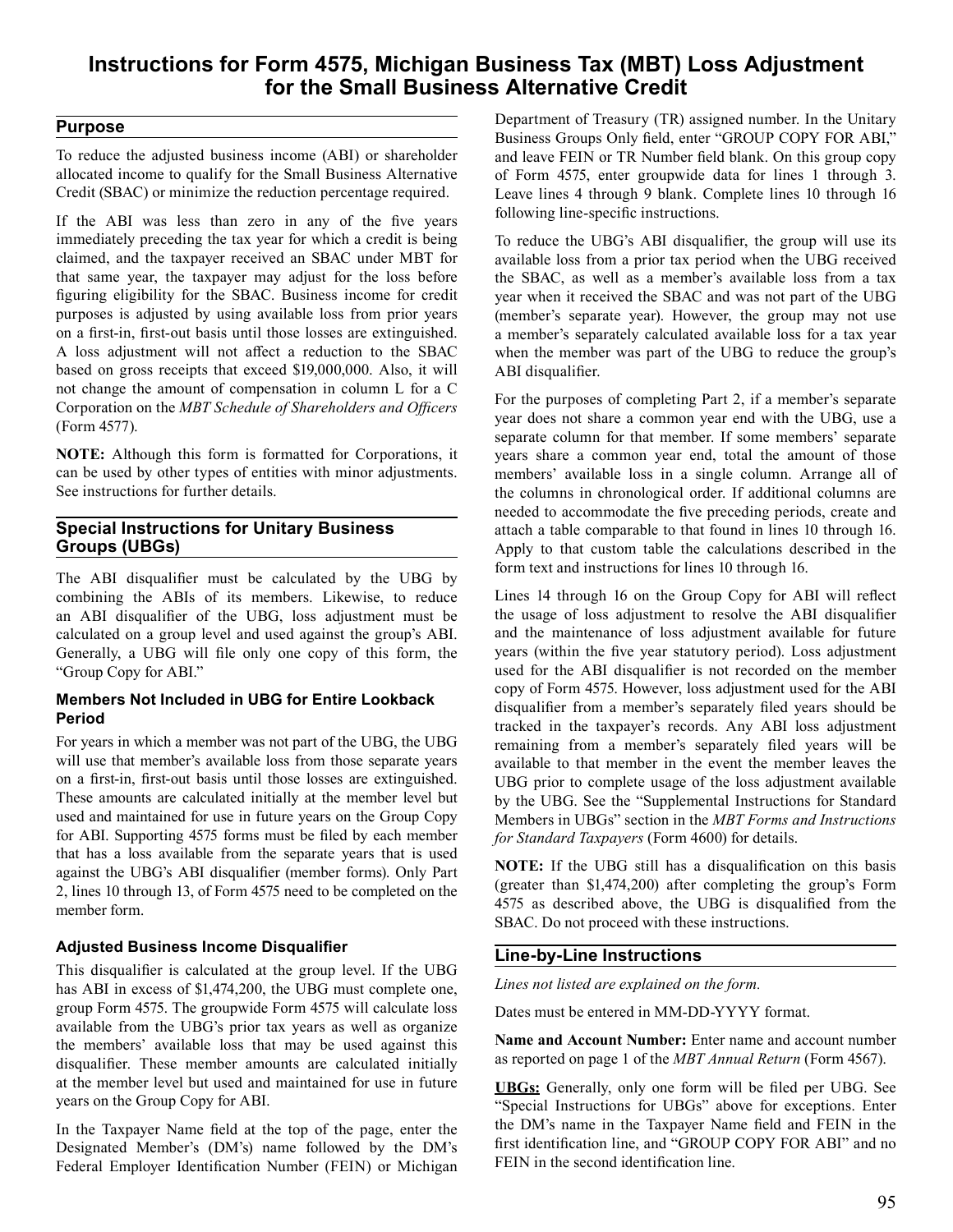#### **Part 1: Current Year Amounts**

 Use Part 1 to determine the amount of loss adjustment necessary to qualify for the SBAC.

 If the taxpayer is not eligible for the credit because the ABI exceeds \$1,474,200 (\$180,000 for individuals), complete lines 1 through 3.

 If the taxpayer is not eligible because a shareholder's allocated income exceeds \$180,000, or a partner's distributive income exceeds \$180,000, complete lines 4 through 9 for the shareholder(s) or partner(s) creating the disqualifier. The loss adjustment required is the largest amount needed to eliminate all allocated income disqualifiers.

Partnerships: Form 4575 is formatted for Corporations. To use it for a Partnership, make these changes:

 • Enter on line 6 any guaranteed payments made to the partner creating a \$180,000 disqualifier.

 • On line 8, divide by the percentage of ownership from column C of the *MBT Schedule of Partners* (Form 4578).

 **Reduced SBAC:** A reduction of the SBAC is required if an Individual, a partner in a Partnership, a shareholder of a Corporation, or an officer of a C Corporation has allocated income after loss adjustment of more than \$160,000. This reduction is based on the Individual/partner/officer/shareholder with the largest allocated income.

 Complete lines 4 through 9 for the shareholder or partner creating the need to reduce the SBAC.

 Form 4575 should always be calculated initially using \$160,000 on line 5. This calculation will establish taxpayer eligibility without the need to reduce the SBAC. However, if the total loss available for the current year on line 13 does not equal or exceed the loss adjustment required on line 9, the taxpayer may still calculate a lesser loss adjustment to claim a reduced credit.

 Try the calculation more than once. Substitute the numbers shown on the chart in the instructions for line 5, in order to maximize the claimed SBAC. If a negative number is reached on line 7, a greater disqualifier amount is needed from the disqualifier chart here on line 5.

 **Tax Year Less Than 12 Months:** Business income and shareholder disqualifiers must be calculated on an annualized basis. Enter annualized numbers on lines 1, 4, and 6. Part-year shareholders also must annualize compensation and report that figure on line 6.

#### **Annualizing**

 To annualize, multiply each applicable amount, ABI, or shareholder compensation, by 12 and divide the result by the number of months the business operated. Generally, a business is considered in business for one month if the business operated for more than half the days of the month.

 **NOTE:** If the business was in operation for less than a month it is considered to have been in business for 1 month.

 **UBGs:** For UBG members reporting a period of less than 12 months with the group return, annualization is done using the member's number of months in the group's tax year. Sum the  annualized member figures (when applicable) to get the group's total annualized figure.

 **Line 5:** Form 4575 should always be calculated initially using \$160,000. This calculation will establish taxpayer eligibility without the need to reduce the SBAC. However, if the total loss available for the current year on line 13 does not equal or exceed the loss adjustment required on line 9, the taxpayer may still calculate a lesser loss adjustment to claim a reduced credit.

| Line 5    | <b>Eligible % of Credit</b> |
|-----------|-----------------------------|
| \$160,000 | 100% - no reduction         |
| \$164,999 | 80%                         |
| \$169,999 | 60%                         |
| \$174,999 | 40%                         |
| \$180,000 | 20%                         |

 **Line 7:** If a negative number is reached, some reduction of credit is necessary. Return to line 5 and enter the higher disqualifier amount from the chart. Continue this process until line 7 is greater than or equal to zero. This calculation establishes the maximum allowable SBAC.

### **Part 2: Available Loss**

 Use Part 2 to determine the loss available from the five preceding periods. Do not enter a negative sign in front of the loss amount.

 Complete lines 11 through 16, one column at a time. For those lines, complete only columns for years that reported a loss (either generated or used) **and** received an SBAC. If the taxpayer did not report a loss or did not receive an SBAC for a tax year, leave that column, lines 11 through 16, blank.

Line 10: Enter the five most recent tax years, beginning with the oldest year in the left column, including years in which there was no loss or no SBAC credit taken. Then complete lines 11 through 16, one column at at time, for each year in which a loss was generated or used and an SBAC was claimed.

 **Line 11:** Enter (as a positive number) the negative ABI from Form 4571, line 8, for tax years where an SBAC was received.

 **UBGs:** When completing a member's form (see "Special Instrutions for UBGs" so circumstances in which a member form is needed), this line is calculated using member specific (pro forma) data. Note, however, the member cannot enter an ABI amount for a tax year that it was part of the UBG and the UBG did not receive the SBAC. The member may, however, enter an ABI amount for a tax year that it was **not** a member of the UBG and it received the SBAC, regardless of whether the UBG received the credit in that same year.

 When completing the Group Copy for ABI, enter the sum of the following: 1) UBG's negative ABI for tax years it received the SBAC, plus, 2) a member's negative ABI for a tax year when it received the SBAC and was **not** part of the UBG. These member amounts are calculated initially at the member level but used and maintained for use in future years on the Group Copy for ABI.

 **Line 12:** Enter the amount of loss entered on line 11 that was used as an adjustment in a prior period.